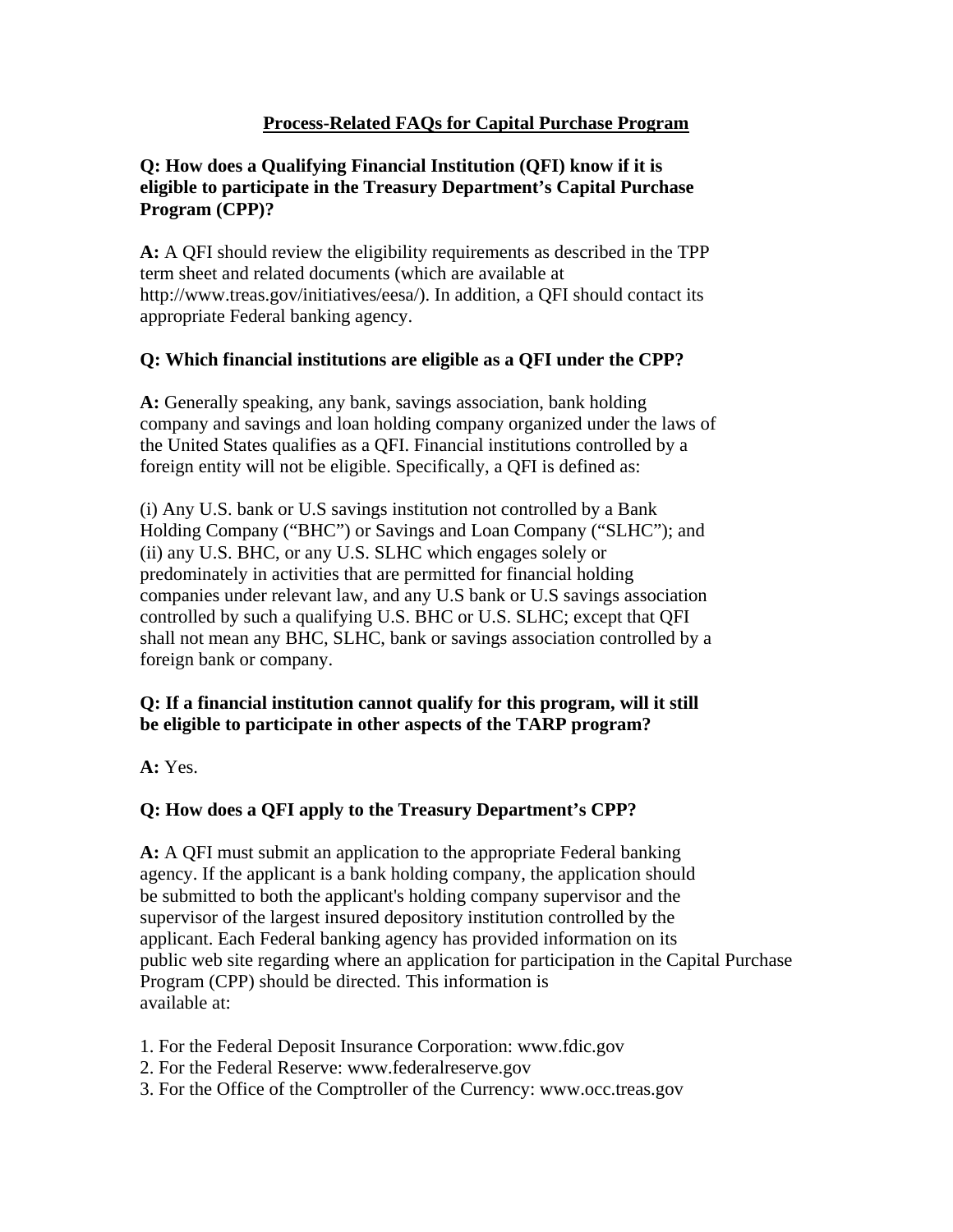4. For the Office of Thrift Supervision: www.ots.treas.gov

#### **Q: What is the deadline for submitting an application?**

**A:** The application by a QFI must be received by the institution's appropriate Federal banking agency at the location(s) designated by the agency **no later than 5:00 p.m. (EST) on November 14, 2008.**

#### **Q: Is there an application form?**

**A:** Yes. The Federal banking agencies, working in consultation with the Treasury Department, have developed a common application form that may be used by all QFIs seeking to participate in the CPP. The application form is available on the public web sites of each Federal banking agency and on Treasury's website referenced above. All inquiries regarding preparation of the application should be directed to the appropriate FBA for the applicant.

#### **Q: What information will a QFI have to provide on the application?**

**A:** The application form requires the QFI to submit basic information about the institution, the amount of the perpetual preferred stock investment that the financial institution is requesting from Treasury, as well as information regarding the amount of authorized but unissued preferred stock and common stock that the institution currently has available for purchase.

#### **Q: What happens if a QFI is not able to issue the Preferred Shares by the application deadline due to the need for a shareholder vote, Board authorization, or other constraint?**

**A:** QFIs do not need to complete all of the required authorizations by the submission of the application. If a QFI receives preliminary approval, it will have 30 days in which to submit final documentation and fulfill any outstanding requirements. However, the QFI must robustly explain any limitations to executing the final documentation or meeting the required conditions on its application form.

### **Q. Will applications filed by QFIs or the names of applying QFIs be released publicly?**

**A.** Any applicant desiring confidential treatment of specific portions of the application must submit a request in writing with the application. The request must discuss the justification for the requested treatment. The applicant's reasons for requesting confidentiality should specifically demonstrate the harm (for example, loss of competitive position, invasion of privacy) that would result from public release of information (5 U.S.C. 552). Information for which confidential treatment is requested should be: (1) specifically identified in the public portion of the application (by reference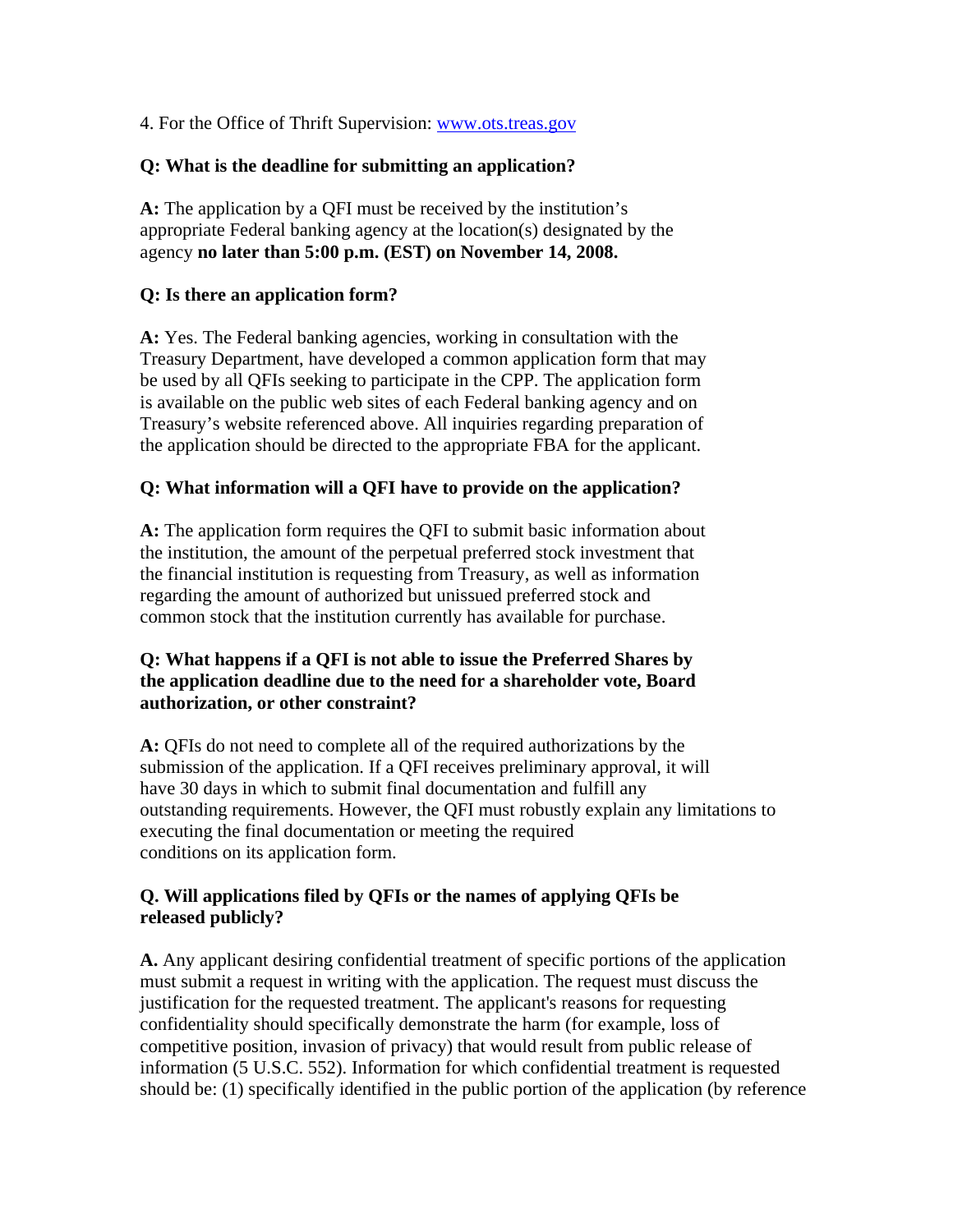to the confidential section); (2) separately bound; and (3) labeled "Confidential." The applicant should follow the same procedure when requesting confidential treatment for the subsequent filing of supplemental information to the application.

The applicant should contact the appropriate regulatory agency for specific instructions regarding requests for confidential treatment. The appropriate regulatory agency will determine whether the information will be treated as confidential and will advise the applicant of any decision to make available to the public information labeled as "Confidential."

 Treasury will provide electronic reports detailing any completed transactions, as required by the Emergency Economic Stabilization Act of 2008, within 48 hours.

### **Q: Who should a QFI contact if they have questions regarding how to file an application or the status of a submitted application?**

**A:** The QFI should contact its appropriate Federal banking agency using the contact information provided on the above referenced agency web site.

# **Q: Will a QFI receive verification that its application has been filed with its appropriate Federal banking agency?**

**A:** Yes.

# **Q: How long will it take for an application to be processed?**

**A:** Treasury, working in consultation with the Federal banking agencies, will process and preliminarily accept applications submitted under the CPP as expeditiously as possible. However, because of the diversity of institutions that are expected to apply, response times may vary.

## **Q: How will a QFI that has filed a timely application be notified when a preliminary decision on the application has been made by Treasury?**

**A:** Preliminary decisions on applications will be communicated by Treasury to the representative of the institution identified on the application form.

### **Q: When does a QFI submit the final documentation to complete the Preferred Share purchase?**

**A:** Final documentation must be submitted no later than 30 days after a QFI has been notified that it has received preliminary acceptance into the program. Instructions for submitting final documentation will be available on Treasury's website at http://www.treas.gov/initiatives/eesa/.

# **Q: Will capital raised under this program count as Tier 1 capital?**